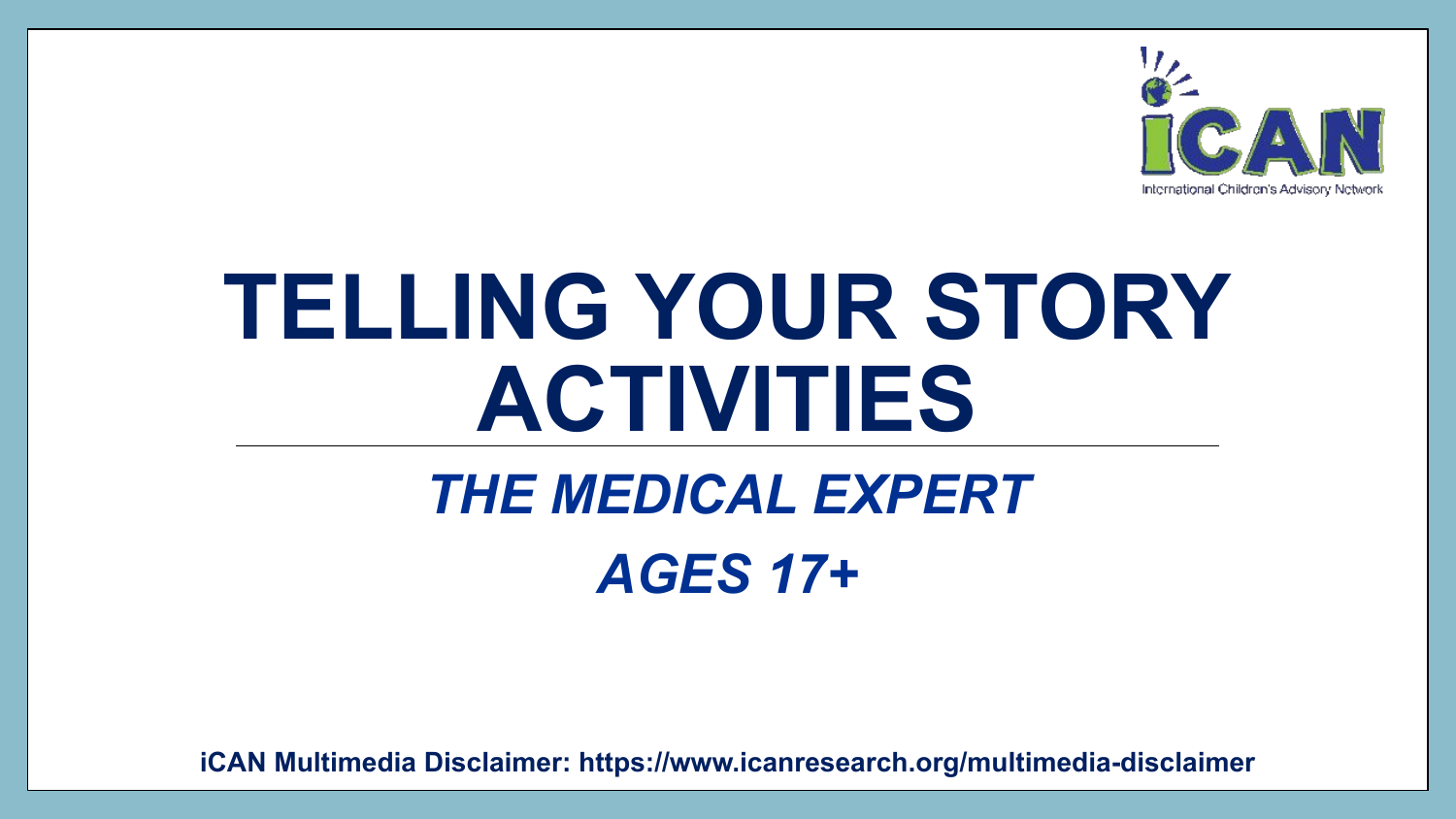## Activity Instructions



- **• Hey group members! We have some fun activities for you!**
- **• Ask your group leader if these activities can be completed with your group or on your own!**
- **• You are looking at the activities for the Medical Expert!**
- **• Open the activity and follow the links provided to guide you through!**
- **• At the end of the lesson, the link to the Medical Expert checklist will be provided.**
- **• Complete the checklist, show it to your activity leader and get your certificate!**
- **• Good luck!**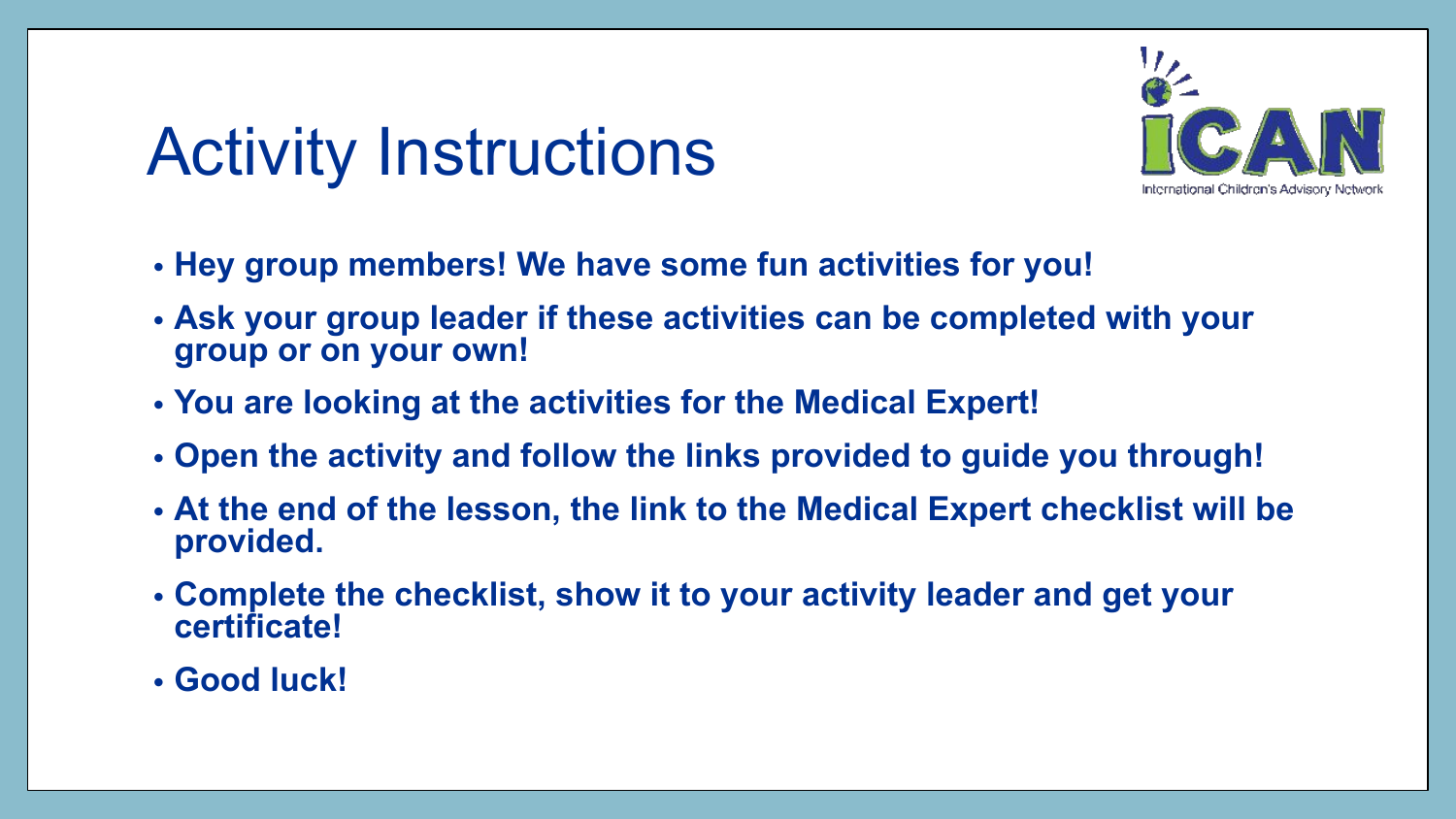### <span id="page-2-0"></span>Activities to complete:

*(Click on the links below to go to the activity listed)*



#### **•Activity 1**

- **• Invention idea: "What inspires you?"**
- *• [Please click here to go to Activity](#page-3-0) 1*



#### **•Activity 2**

- **• Create your own "TED Talk":**
- *• [Please click here to go to Activity](#page-4-0) 2*

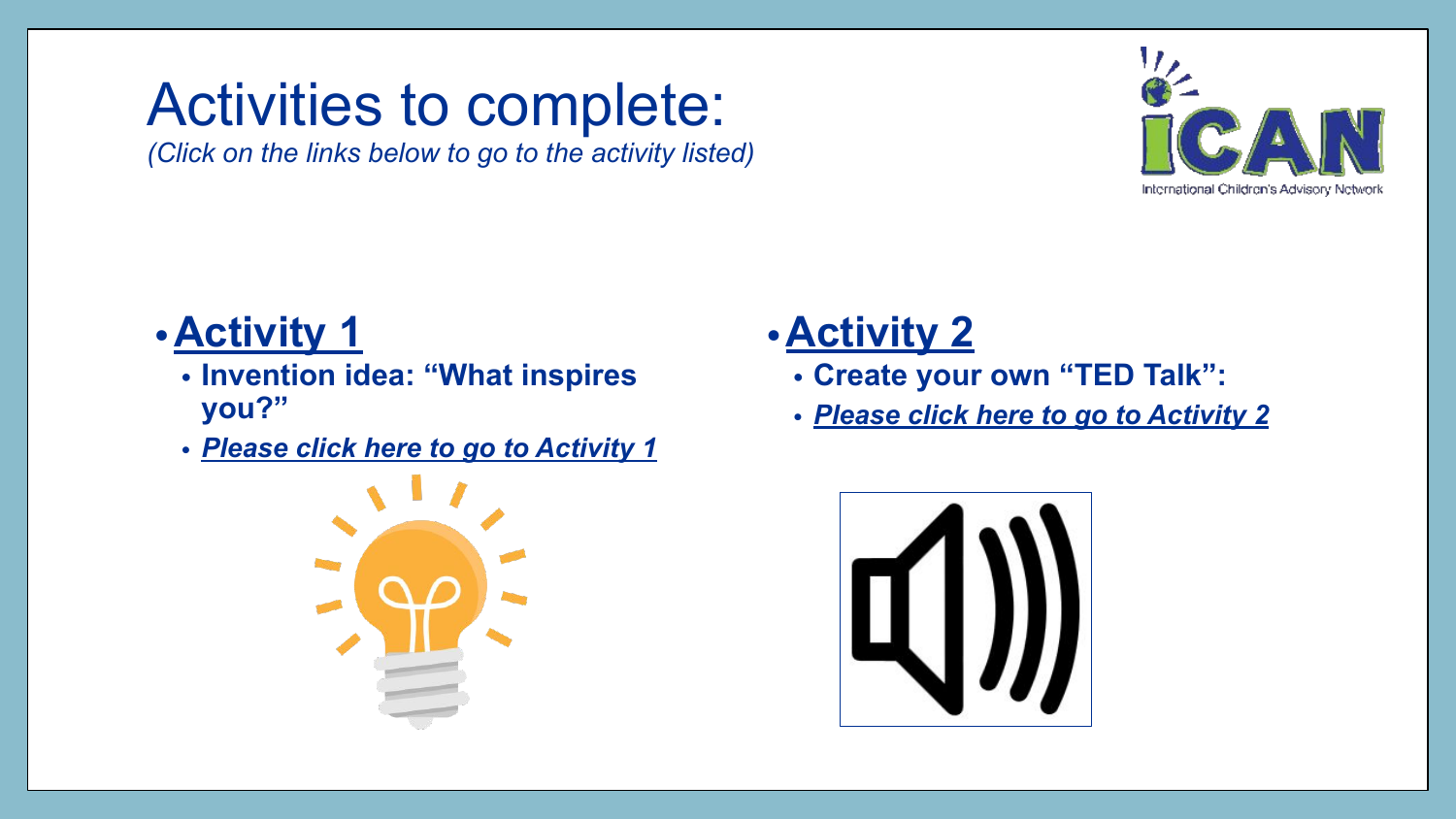### <span id="page-3-0"></span>Activity 1 Invention idea: "What inspires you?"



- **• Watch the following TED Talk:**
	- **• Cleaning our Oceans: A Big Plan for a Big Problem (Kazi, 2018).**
	- *• [https://www.ted.com/talks/haaziq\\_kazi\\_cleaning\\_our\\_oceans\\_a\\_big\\_plan\\_for\\_a\\_big\\_problem](https://www.ted.com/talks/haaziq_kazi_cleaning_our_oceans_a_big_plan_for_a_big_problem)*
- **• Create a 2-3 minute video:** 
	- **• Tell us a story about an idea you have**
	- **• Focus your idea on inventing either a product or a process that will help change the world for the better!**
	- **• Good luck!**

*[Please click](#page-2-0) [here to return to](#page-2-0) [Activities page](#page-2-0)*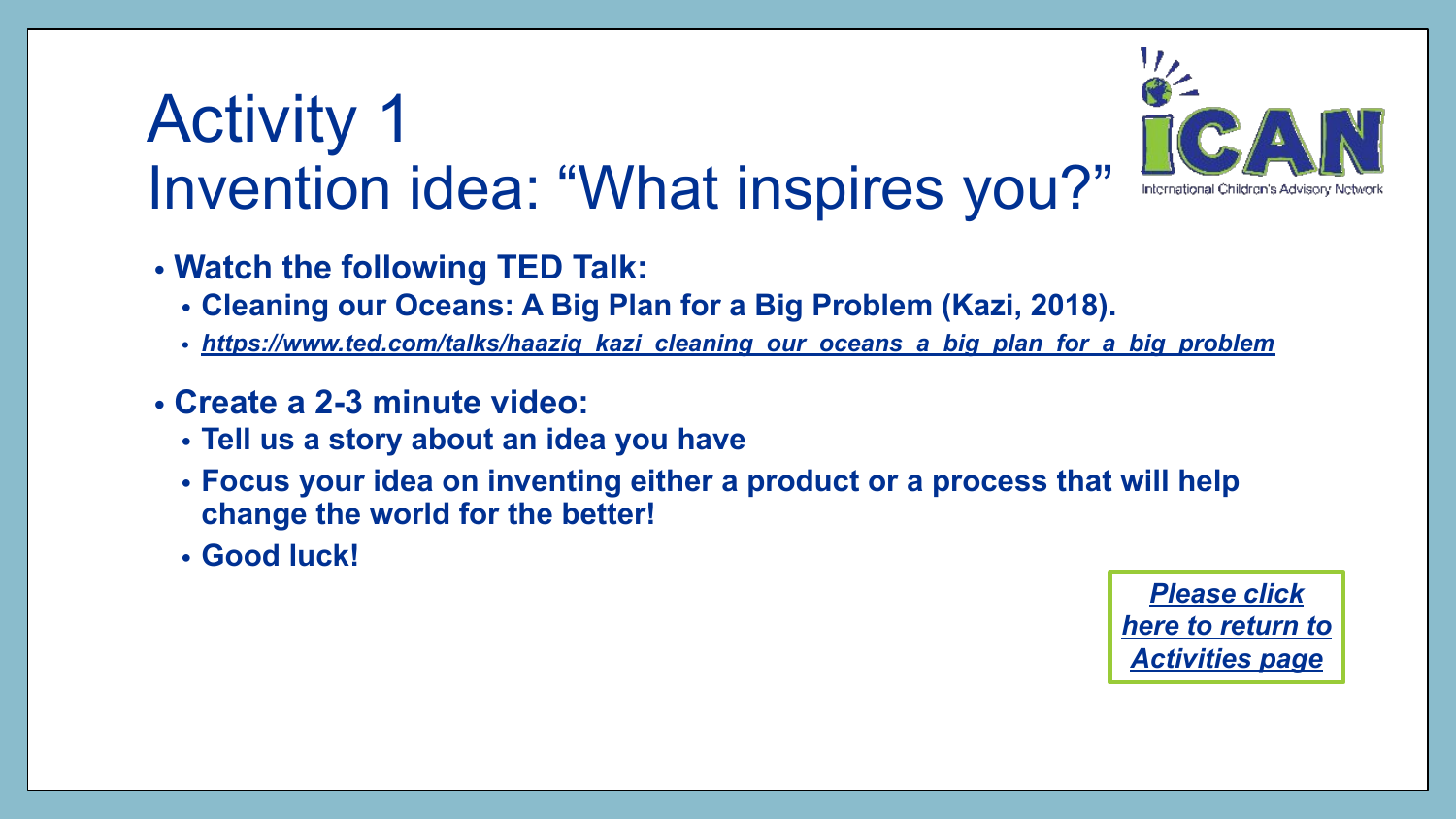## <span id="page-4-0"></span>Activity 2 Create your own "TED Talk"

- **• Watch the following TED Talks:**
	- **• 1: How Autism Freed me to be Myself (King, 2014).**
		- *• Watch [HERE](https://www.ted.com/talks/rosie_king_how_autism_freed_me_to_be_myself)*
	- **• 2: How Great Leaders Inspire Action (Sinek,2009)** 
		- *• Watch [HERE](https://www.ted.com/talks/simon_sinek_how_great_leaders_inspire_action#t-1035981)*
- **• Use your phone to create your own 2-5 min "TED Talk" on a topic of your choice**
- **• Share with leader**
- 



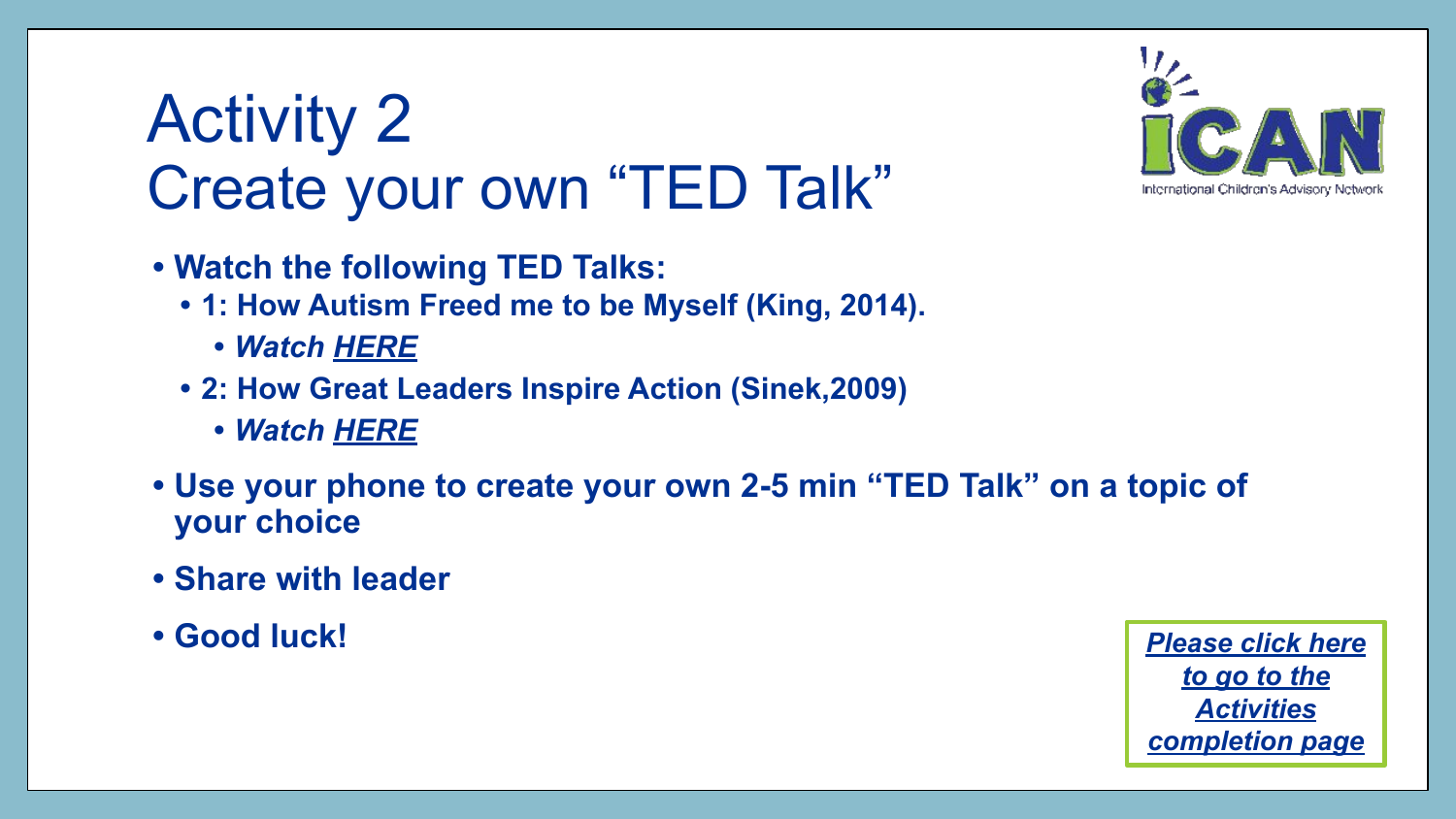## <span id="page-5-0"></span>Congratulations!



- **•You have completed the activities required to become a Medical Expert!**
- **•Please complete the checklist provided in the link below as proof of your activity completion!**